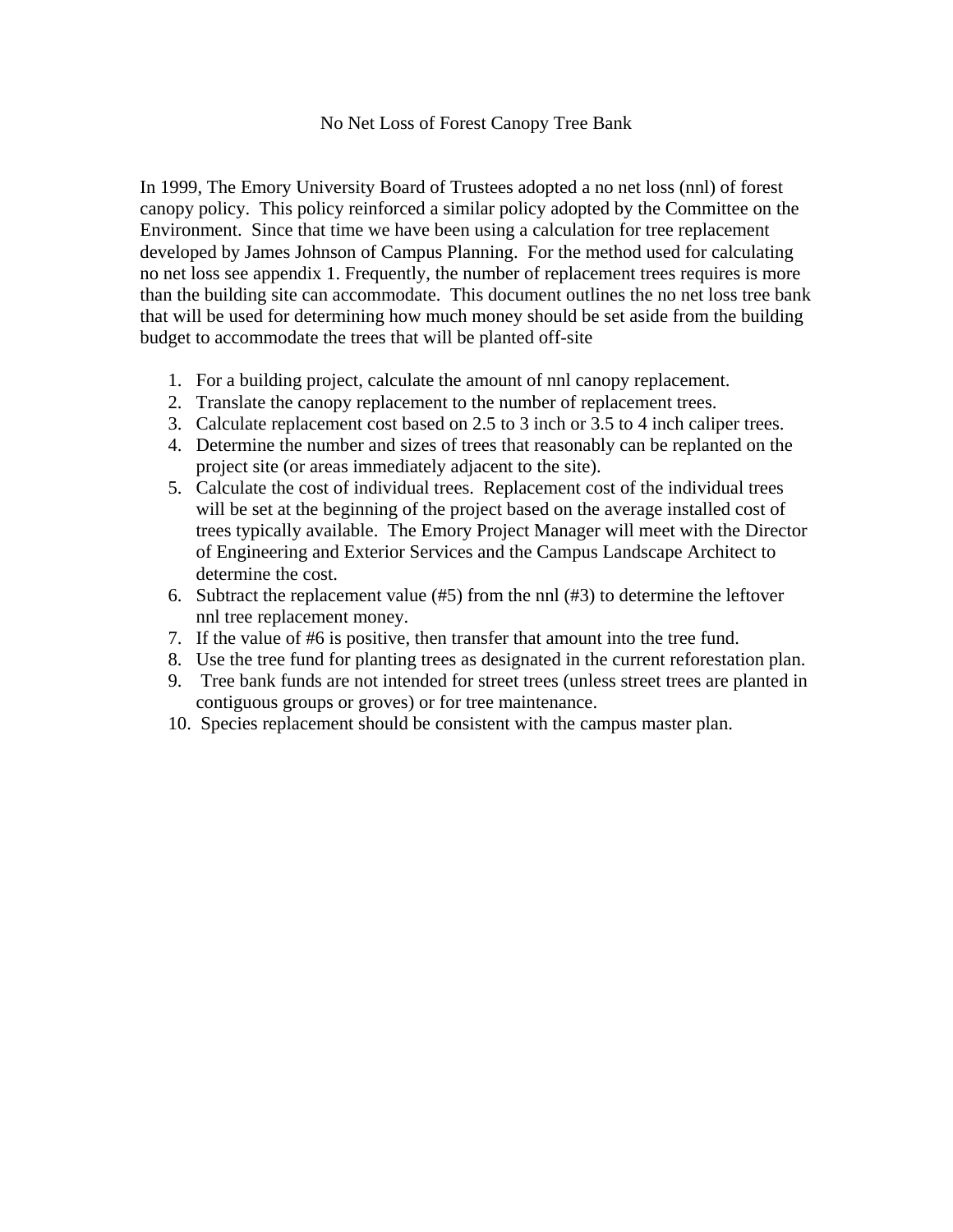## **Appendix 1 No Net Loss of Forest Canopy Policy**

## **Executive Summary**

In the past five years Emory University has experienced unprecedented growth. A consequence of this growth has been a significant loss in the quantity and quality of Emory's forested areas. The Emory University Senate adopted a Position Statement On Forest Use that included support of the policy of no net loss of forest. However no mechanism was put in place to insure that trees removed during development were replaced in a way to achieve no net loss. The only means available is the DeKalb County Tree Preservation Ordinance. However, the county ordinance is not designed with no net loss in mind. The goal of the county ordinance is to provide for a minimum number of canopy trees in commercial and residential development. It does not provide for the replacement of the actual number of trees removed during development or for the replacement of equally valuable understory, shrub, and groundcover vegetation. The following No Net Loss of Forest Policy attempts to provide a simple and reasonable method for calculating forest replacement by providing for:

- 1. A formula to determine individual and total tree canopy.
- 2. A formula for replacement canopy.
- 3. A formula for replacement shrub and groundcovers.
- 4. Recommendations for implementing the policy in new construction projects.

## **Introduction**

The intent of the No Net Loss of Forest Policy is to achieve no overall loss of forest canopy due to construction or renovation of new buildings. Secondary goals are to improve the quality of existing forested areas and increase the overall quantity of forested areas on the Emory University campus.

Following is an explanation of the method to be used to determine forest canopy and the resultant replacement requirement.

## **Determining Tree Canopy**

In arboricultural practice the tree canopy and root zone is assumed to be directly proportional to the caliper or diameter of the tree's trunk. The canopy and root zone is assumed to equal 1' (one foot) to 1.5' (one and one-half feet) of radius per 1" (one inch) of trunk diameter (diameter measurement is taken at a point 4'-6" (four feet six inches) above the ground elevation. This measurement is commonly referred to as Diameter Breast Height or DBH.

Existing trees to be removed shall be categorized as follows:

- 1. Mature Hardwoods, deciduous trees greater than 6" (six inches) but less than 24" (twenty-four inches) DBH.
- 2. Specimen Hardwoods, deciduous trees 24" (twenty-four inches) and greater DBH.
- 3. Mature Softwoods, evergreen trees greater than 6" (six inches) but less than 24" (twenty-four inches) DBH.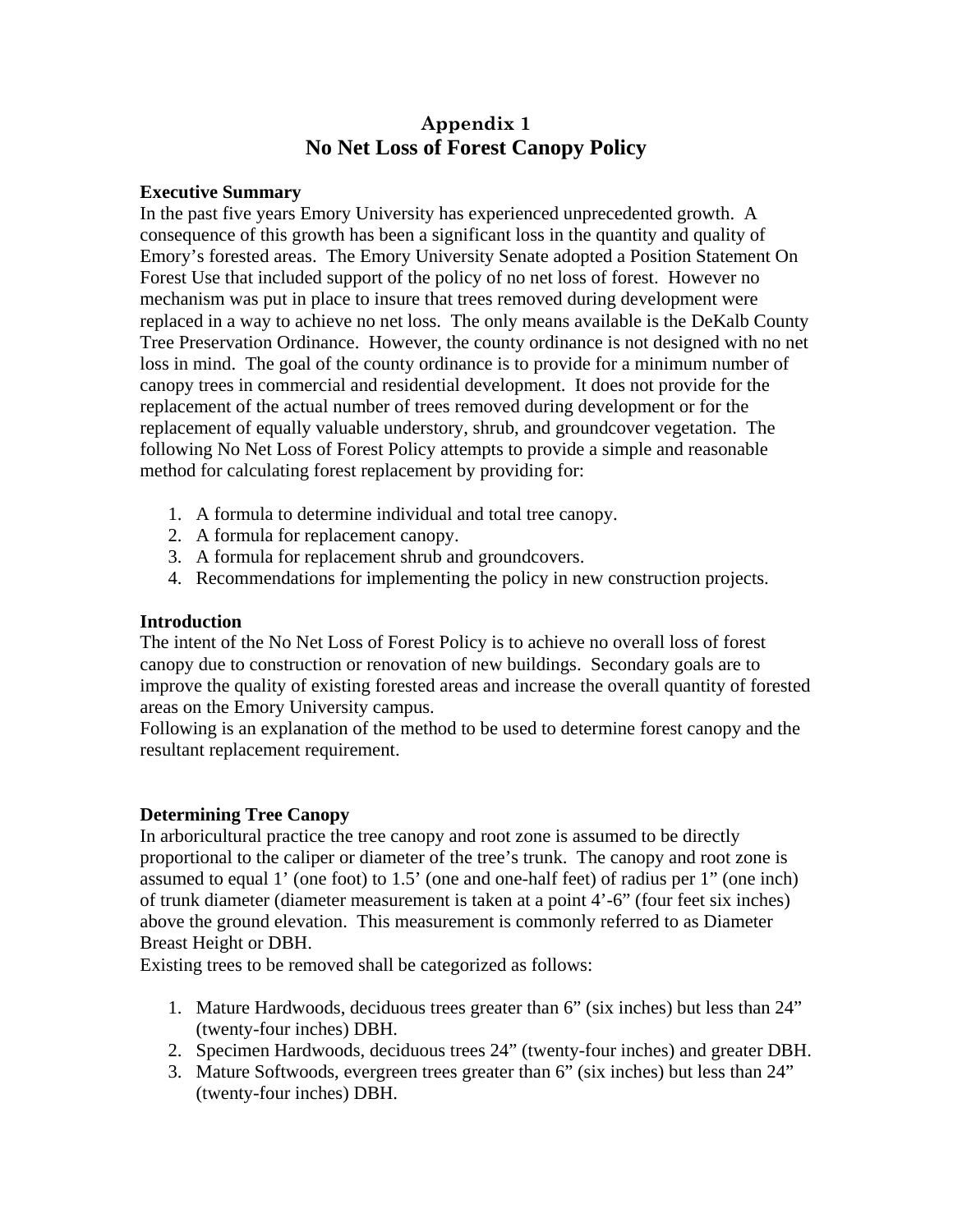- 4. Specimen Softwoods, Evergreen trees 24" (twenty-four inches) and greater DBH.
- 5. Immature/Understory, all trees less than 6" (six inches) DBH.
- 6. Specimen Understory, understory trees greater than 10" (ten inches) DBH.

Calculations for determining existing canopy shall be as follows:

- 1. Mature Hardwoods; 1' (one foot) canopy radius (CR) per 1" (one inch) of DBH.
- 2. Specimen Hardwoods; 1.5' (one and one-half feet) CR per 1" (one inch) of DBH.
- 3. Mature Softwoods; 1' (one foot) CR per 1" (one inch) of DBH.
- 4. Specimen Softwoods; 1.5' (one and one-half feet) CR per 1" (one inch) of DBH.
- 5. Immature/Understory trees shall be replaced on a tree for tree basis with the replacement tree being a minimum 2" (two inch) caliper tree.
- 6. Specimen Understory; 1' (one foot) CR per 1" (one inch) of DBH.

The canopy area for each individual tree is determined with the formula for the area of a circle: area = pi (3.142)  $*$  r<sup>2</sup> (radius squared). All individual areas are added together to determine the total canopy area of removed trees (rounding to the nearest whole number).

#### **Formula examples**

A 10" DBH Oak tree would have a canopy radius of 10', or an area of 314 sq. ft. A 26" DBH Oak tree would have a canopy radius of 39', or an area of 4779 sq. ft.

## **Calculating Replacement Canopy**

Replacement canopy will be achieved by replanting with species similar to those being removed or as approved by Emory Facilities Management. The intent is to reach a compromise between economy and environment. Replacing tree for tree will not adequately meet the environmental needs and does not reflect the true value of a mature tree. While on the other hand, replacing the total square footage of canopy to be removed with new canopy could place an undue hardship on the building construction budget. Therefore it is necessary to determine a standard value for each replacement tree. The replacement trees shall be  $2 - 2.5$ " caliper or  $3 - 4$ " caliper trees with a predetermined replacement canopy area value depending tree type. The replacement canopy area values were determined by averaging the expected mature canopy areas (as listed in Dirr, Michael. 1990. *Manual of Woody Landscape Plants*.) of those trees included in the Landscape Master Plan Palette of the Emory University Campus Design Guidelines. The replacement canopy area of a  $2 - 2.5$ " tree will be  $1/3$  of the mature canopy area and a  $3 -$ 4" tree will be 2/3 of the mature canopy area. The total replacement canopy shall meet or exceed the total canopy area of removed trees. The replacement trees shall have the following replacement canopy area values:

## **Hardwoods and Softwoods**

1.  $2 - 2.5$ " (two to two and one-half inches) equals 471 sq. ft. of replacement canopy

2.  $3 - 4$ " (three to four inches) equals 942 sq. ft. of replacement canopy. **Understory** 

- 1.  $2 2.5$ " (two to two and one-half inches) equals 100 sq. ft. of replacement canopy
- 2.  $3 4$ " (three to four inches) equals 200 sq. ft. of replacement canopy.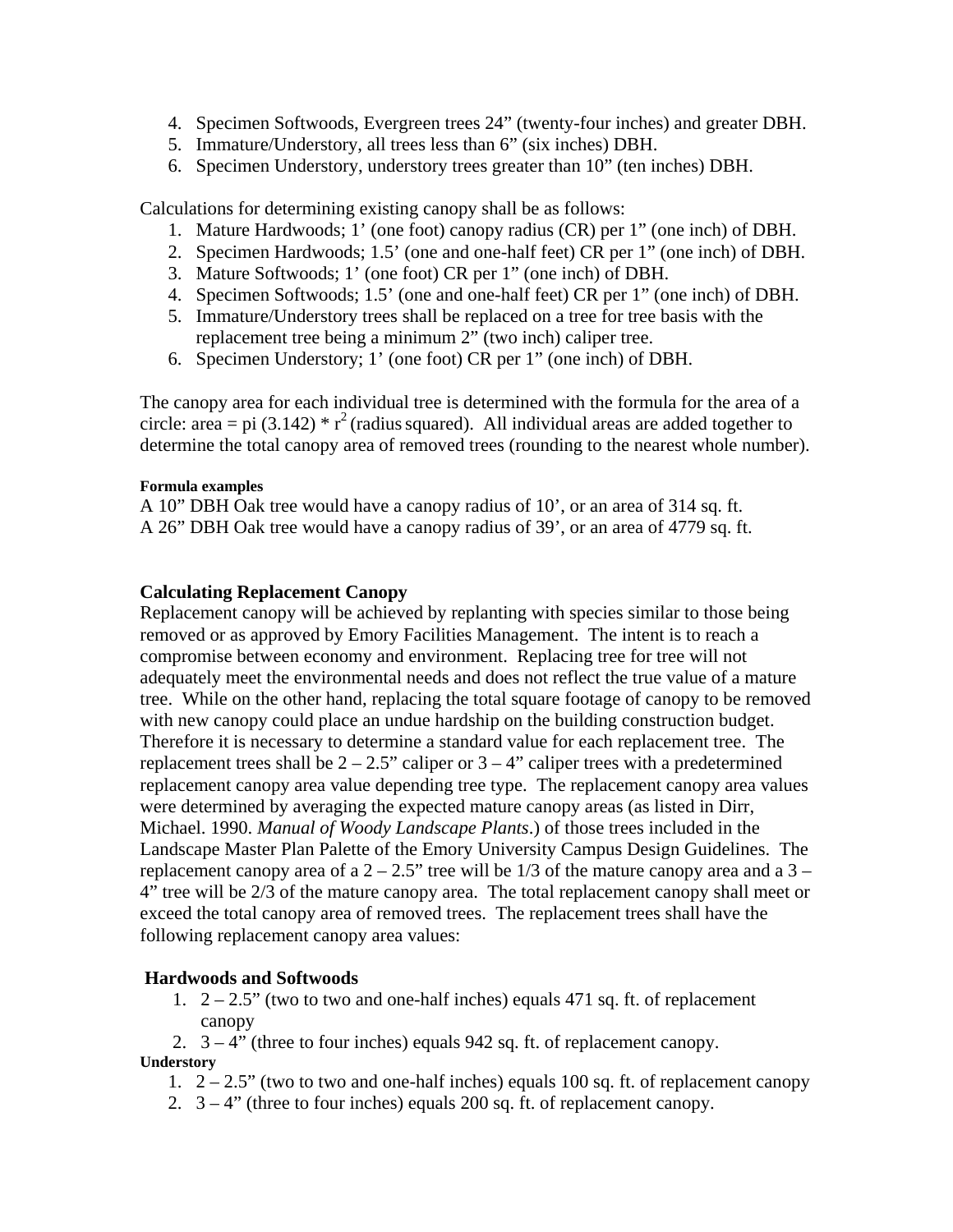#### **Formula examples**

If a building project were required to remove a number of trees, which had a total canopy area of 41,234 sq.ft. the replacement could be achieved several ways. For example:

- 1.  $443 4$ " caliper Hardwood and/or Softwood trees  $(44 * 942 = 41,448 \text{ sq.fit.})$ .
- 2. 88  $2 2.5$ " caliper Hardwood and/or Softwood trees  $(88 * 471 = 41,448 \text{ sq.fit.})$ .
- 3.  $30\frac{3}{-4}$  caliper Hardwood and/or Softwood trees and  $65\frac{3}{-4}$  caliper Understory trees  $(30 * 942 + 65 * 200 = 41,260$ sq.ft.).

## **Calculating Shrub and Groundcover Replacement**

The preceding formulas provide for the replacement of canopy and understory trees but do not provide for the replacement of the shrub and groundcover vegetation. Replacement of only the canopy and understory does not accurately reflect the forest ecosystem. For that reason it is necessary to replace the shrub and ground layer vegetation. The first step is to determine the complexity of the forest being removed. The complexity of a forested area is measured by the level of stratification in the plant materials that make up the forest. Those plant materials are the canopy trees, understory trees, shrubs and groundcover plants. Determining the complexity is a subjective exercise in judging the level of stratification present in a wooded area. This exercise will be completed by Campus Planning and the Committee on the Environment during the design phase using the following levels of forest complexity:

- 1. High stratification. Indicated by a complex distribution of canopy trees, understory trees, shrubs, and groundcovers. Examples of this type of forest complexity are Baker Woodlands, Harwood Forest, and Wesley Woods Forest,
- 2. Moderate stratification. Indicated by a small distribution of understory trees, shrubs, or groundcovers. Examples of this type are the Cox Hall Ravine and the wooded area adjacent to Boisfeullet Jones Center, Dowman Drive and Oxford Road.
- 3. Low stratification. Indicated by little or no understory, shrub, or groundcover vegetation. Examples of this type are the wooded areas adjacent to Clifton Road at the Law School and Performing Arts Center.

Once a determination of the complexity has been made a multiplier can be applied to the area of forest to be removed to calculate the quantity of shrubs and groundcover plants required to be installed. The levels of complexity will have the following multipliers:

- 1. High stratification 0.75
- 2. Moderate stratification 0.5
- 3. Low stratification  $-0$

Replacement shrubs and groundcovers will be native species included in the Plant Palette included in this document. Each replacement shrub will be a 3 gallon container (min.) with a replacement canopy value of 45 sq.ft. and each replacement groundcover will be a 1 gallon container with a replacement canopy value of 10 sq.ft. or 4" pots with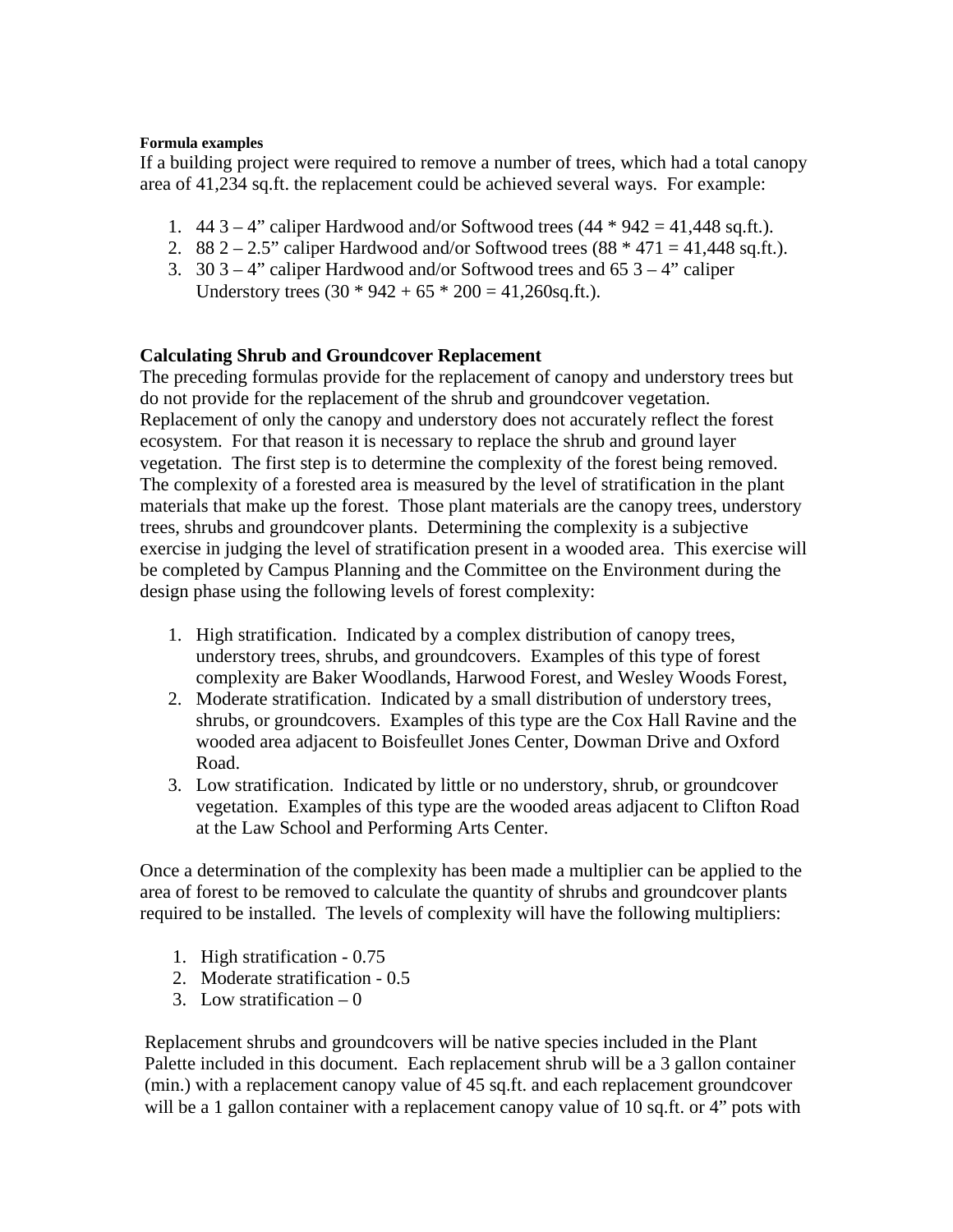a replacement canopy value of 7.5 sq.ft. Replacement shrubs and groundcovers can only be utilized to meet the required shrub and groundcover replacement.

#### **Formula examples**

Using the previous assumption of a building project removing a total canopy area of 41,234 sq.ft. and assuming that the forested area has a High Stratification, the required shrub and groundcover replacement would be:

 $41,234 * 0.75 = 30,925.5$  sq.ft.

An example of meeting the 30,925.5 sq.ft. requirement is:

501 1 gallon groundcover plants and 347 3 gallon shrubs (699  $*$  10 + 532  $*$  45 = 30,930 sq.ft.).

#### **Replacement Plantings**

The replacement trees and plants should be planted as near as possible to the area that was disturbed and in such a way as to create a new forested area or enhance an existing forested area. Due to the nature of the forest, shrubs and groundcovers and their shade requirements it may not be possible to plant all of the replacement plant material in one location. The canopy and understory trees could be planted at or near the building site. But the shrubs and groundcovers may need to be planted in another area with suitable conditions (existing dense canopy for example)

In addition, not all plant materials included in a building landscape plan can qualify towards meeting the replacement requirements. To qualify towards the replacement requirements the trees, shrubs, and groundcovers must be situated in such a way as to extend existing contiguous canopy, to enhance an existing wooded area, or to create large areas of potential contiguous canopy. Non-native plant species do not qualify as replacement canopy (refer to the plant palette).

#### **No Net Loss / County Ordinance Comparison**

It is difficult to compare the proposed No Net Loss Policy and the DeKalb County Tree Protection and Preservation Ordinance since the two have differing objectives. The county ordinance is intended to insure that a minimum number of trees are left onsite post-development. Also the county ordinance is intended to deter wholesale clear cutting of forested areas in the construction of commercial and large-scale residential developments.

In contrast, the proposed No Net Loss Policy is intended to be used as a development tool for evaluating proposed construction sites and building design. Often, Emory projects either have the benefit of two or more possible sites or several building layouts. The proposed No Net Loss Policy encourages the study of sites and building designs to minimize site disturbance thereby affecting the fewest number of trees possible. It also provides a realistic method of calculating the required replacement quantity based on the actual impact of construction.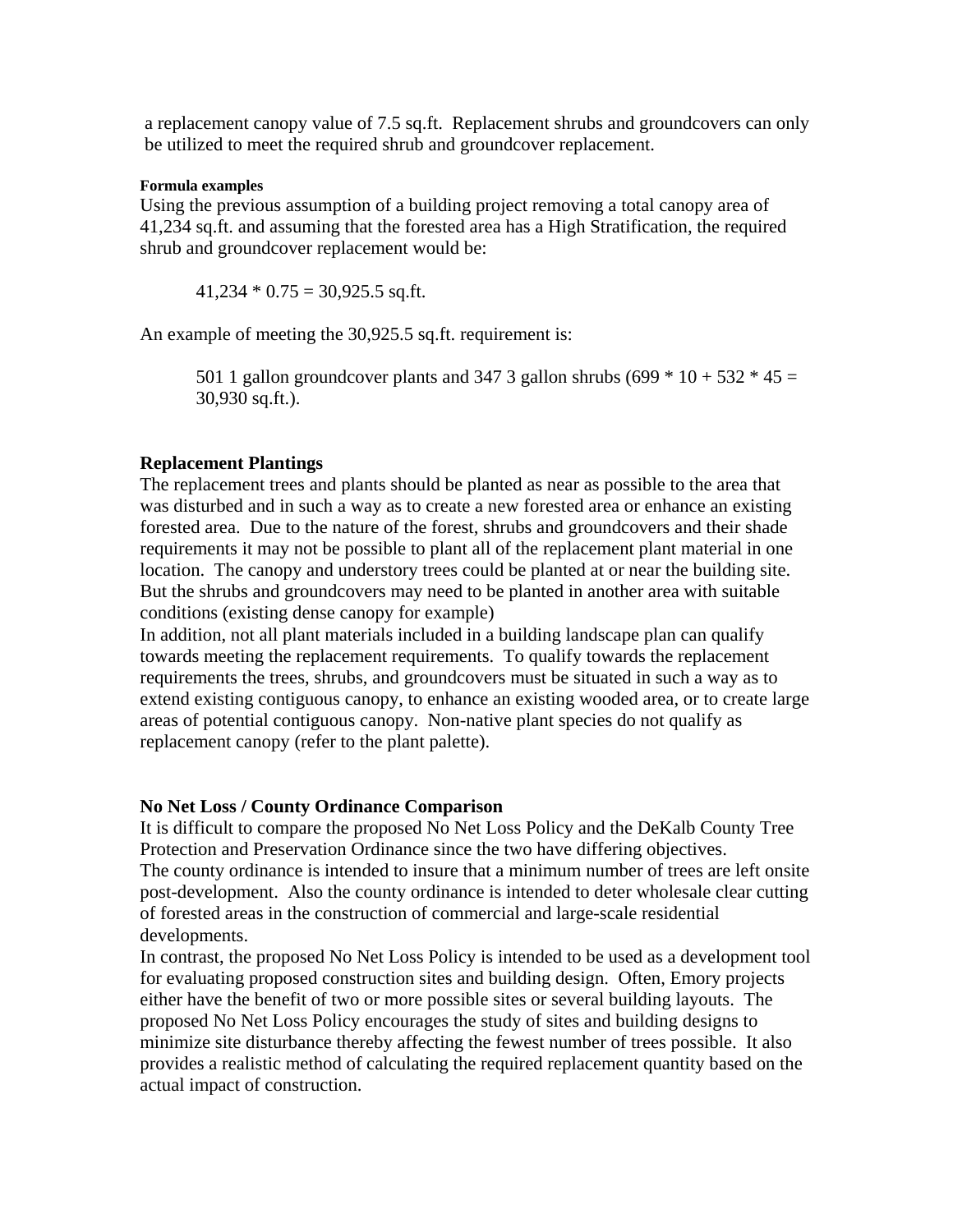The Proposed No Net Loss Policy has been used experimentally in several recent Emory University construction projects of varying scales and the impact to cost has been minimal. For the Schwartz Performing Arts Center the additional cost was \$22,000. However, the removal of the trees allowed for a simplification of a wall design that saved the project approximately \$70,000. Applying the No Net Loss calculation to the Emory Conference Center Pavilion increased the cost by approximately \$6400. Applying the No Net Loss calculations to the Shuttle Road project added an additional \$19,840 to the total budget. As a percentage of the construction budget we estimate that the implementation of the No Net Loss Policy would result in a .4 to .6% increase in total construction cost.

#### **Plant Palette**

The following list is the recommended species of plant materials for plantings required by the No Net Loss calculations. Additional species will be considered for individual projects.

**Canopy Trees**  Acer rubrum Red Maple Acer saccharum Sugar Maple Betula nigra River Birch Carya glabra **Pignut Hickory** Catalpa bignonioides Southern Catalpa Celtis lavaegata Hackberry Fraxinus americana White Ash Fraxinus pennsylvanica Green Ash Fagus grandifolia and a contract a contract a merican Beech and American Beech Ilex opaca American Holly Juniperus virginiana Eastern Red Cedar Liquidambar styraciflua Sweet Gum Liriodendron tulipifera Tulip Tree Nyssa sylvatica Black Gum Platanus occidentalis Sycamore Quercus alba White Oak Quercus coccinea Scarlet Oak Quercus lyrata Overcup Oak Quercus michauxii Swamp Chestnut Oak Quercus nigra Water Oak Quercus phellos Willow Oak Quercus prinus Chestnut Oak Quercus stellata Post Oak Quercus velutina Black Oak Pinus taeda Loblolly Pine Prunus serotina Black Cherry Salix nigra Black Willow Tilia americana and a series and a series and a series and a series and a series and a series and a series and  $B$ Ulmus alata Winged Elm

Carya tomentosa Mockernut Hickory Quercus falcata Southern Red, Spanish Oak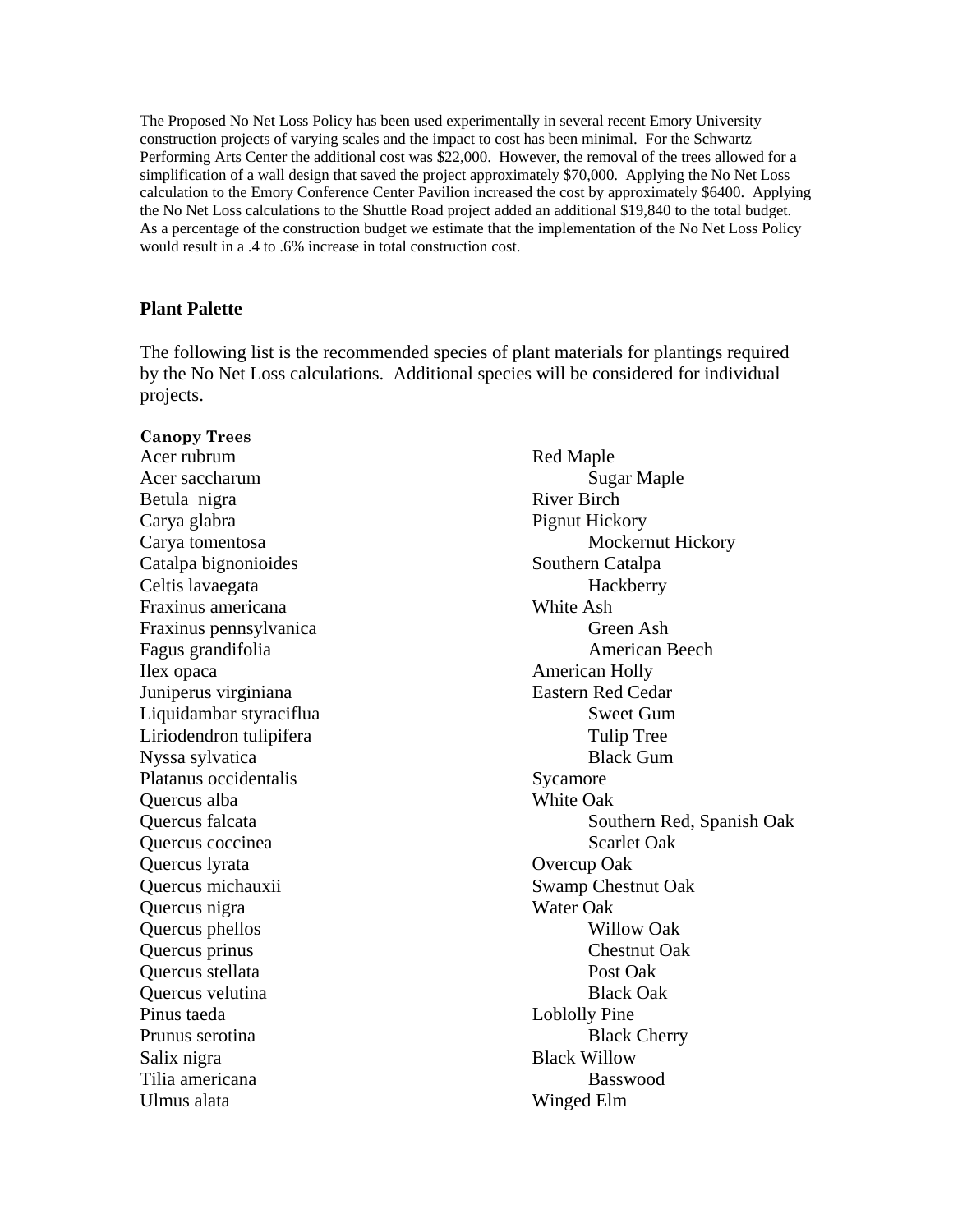Ulmus americana and a control of the control of the American Elm

**Understory** 

Alnus serrulata Tag Elder Amelanchier arborea Shadbush Aralia spinosa Devil's Walking Stick Carpinus caroliniana Ironwood Cladrastis lutea Yellowwood Cornus florida Flowering Dogwood Magnolia acuminata Cucumber Tree Magnolia virginiana Sweetbay Magnolia Oxydendrum arboreum Sourwood Robinia pseudoacacia Black Locust Sassafras albidum Sassafra

**Shrub**  Aesculus sylvatica Painted Buckeye Cornus amomum Swamp Dogwood Dirca palustris Leatherwood Fothergilla major Witch Alder Hydrangea arborescens Native Hydrangea Ilex decidua Deciduous Holly Lindera benzoin Spicebrush Parthenocissus quinquefolia Virginia Creeper Rhododendron canescens Piedmont Azalea Rhododendron carolinianum Catawba Rhododendron Vaccinium arboreum Sparkelberry Viburnum dentatum Viburnum Viburnum nudum Smooth Witherod Viburnum prunifolium and the state of the Black Haw

#### **Groundcover**

Campsis radicans Trumpet Vine Osmunda cinnamomea Cinnamon Fern Polystichum acrostichoides Christmas Fern

Asimina triloba Common Pawpaw Cercis canadensis Eastern Redbud Chionanthus virginicus White Fringetree Ostrya virginiana Eastern Hop Hornbeam

Vaccinium spp. Blueberry - Huckleberry - Huckleberry

#### **Reforestation Plan**

Documentation regarding the reforestation plan to be included when completed.

Publish Date: 7-09